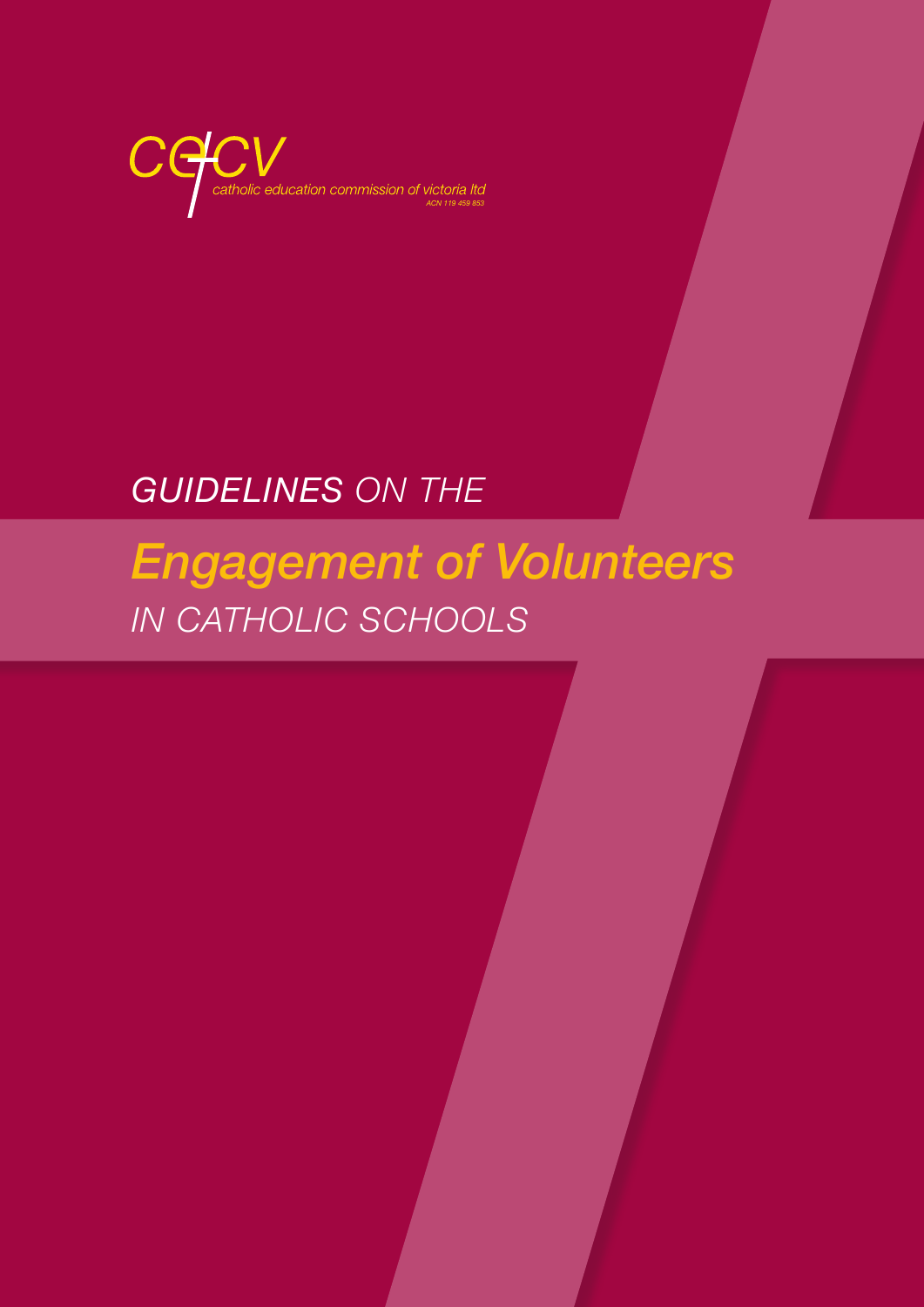## **Contents**

## **General**

## Recruitment and Selection of Volunteers

## Engagement of Volunteers

## **Attachments**

| Attachment 1: Checklist for the Engagement of Volunteers in Catholic Schools |
|------------------------------------------------------------------------------|
| Attachment 2: Example Description of Volunteer Role                          |
| Attachment 3: Example Responsibilities of Volunteer Form                     |
| Attachment 4: Template Volunteer Application Form                            |
| Attachment 5: Template Record of Interview with Volunteers                   |
| Attachment 6: Template Referee Report for Volunteers                         |
| Attachment 7: Template Letter Confirming Volunteer Work                      |
| Attachment 8: Template Volunteer Induction Checklist                         |
|                                                                              |

Child safety must be a key focus in the selection and recruitment of volunteers in Catholic schools.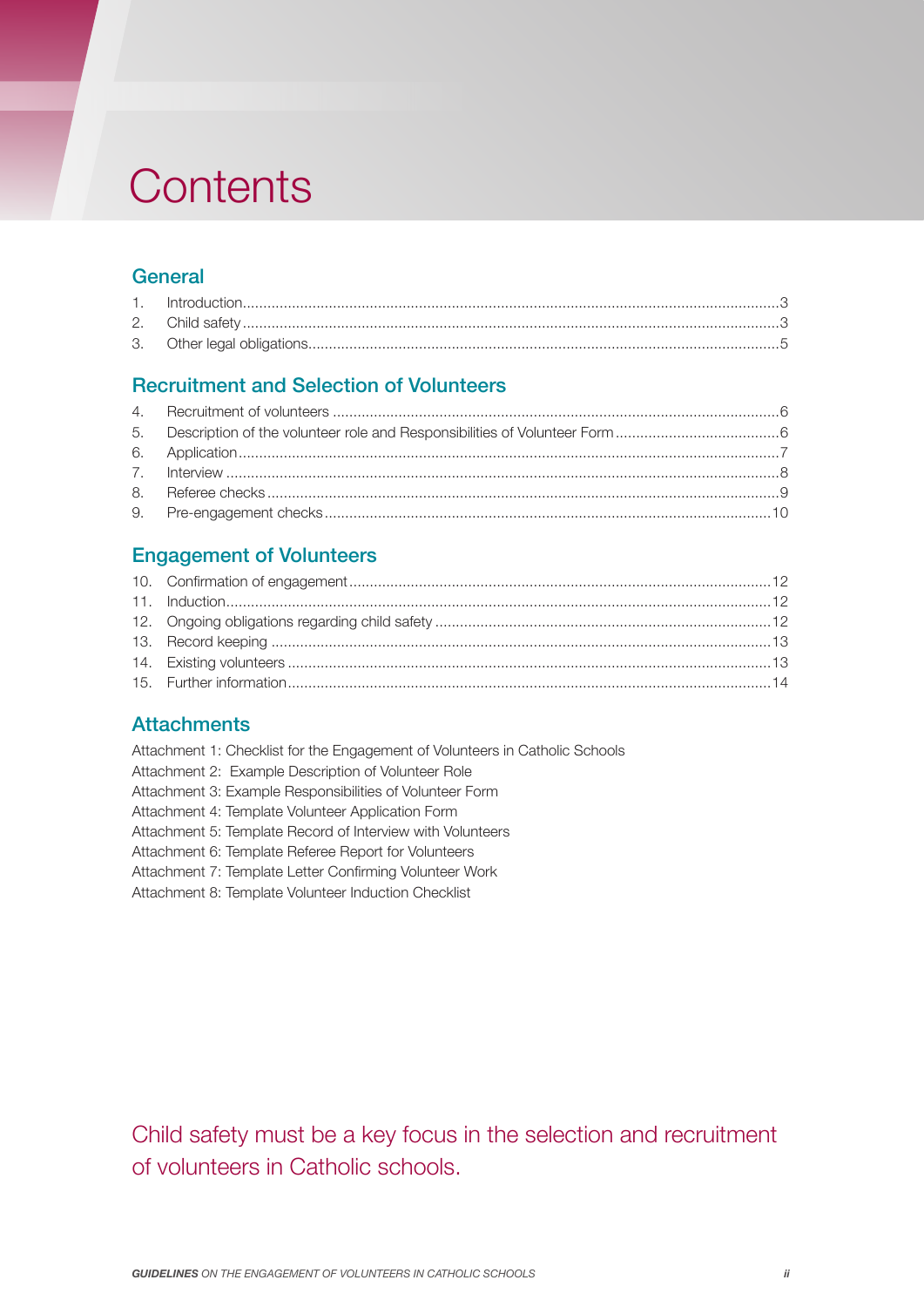# Guiding Principles for Volunteers

## Overarching 'philosophical' statement or belief:

- When Catholic schools, families and the broader community work together, schools improve and communities flourish.
- Volunteers are a valued and vital aspect of Catholic education.

### Volunteers in Catholic schools:

- contribute to the pool of resources available
- build a shared sense of community
- create opportunities for community connection, involvement and engagement
- strengthen the connection between schools, families, parishes and community.

### **Benefits**

#### School communities

- extend opportunities to broaden the perspectives and voices contributing to the life of the school;
- have an opportunity to share understandings about the life of the school, about learning and about the community.

#### **Volunteers**

- have an opportunity to be part of the learning process for children and young people;
- can develop an enhanced sense of personal satisfaction from having an opportunity to give back, to share skills, experience and expertise, and to learn.

#### **Students**

- can interact with a range of role models and adults from the community;
- have opportunities to learn from and be exposed to a broad range of skills and expertise;
- have an opportunity to experience a model of the spirit of altruism or the nature of giving.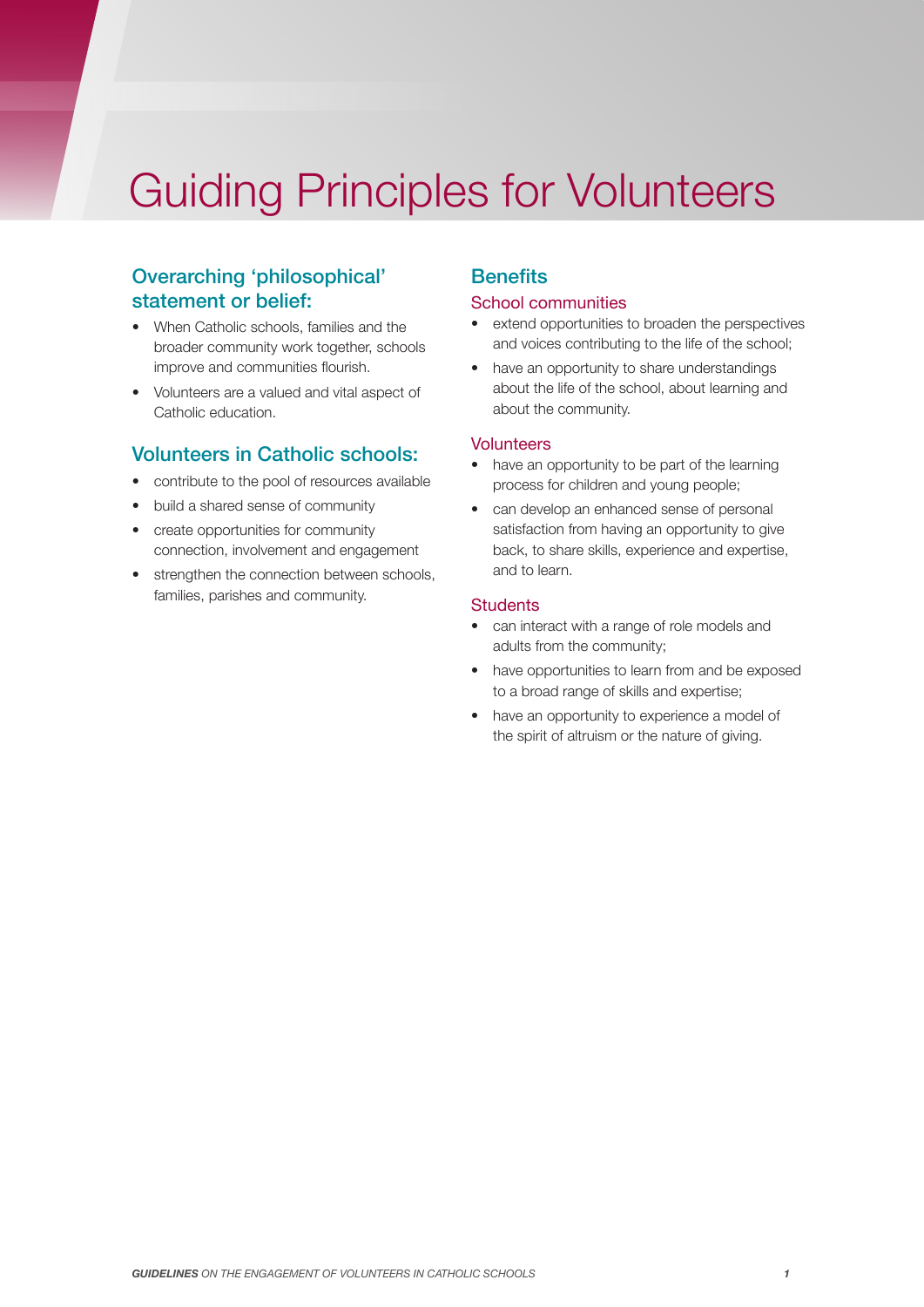## Flowchart – Process for the Recruitment & Selection of Volunteers

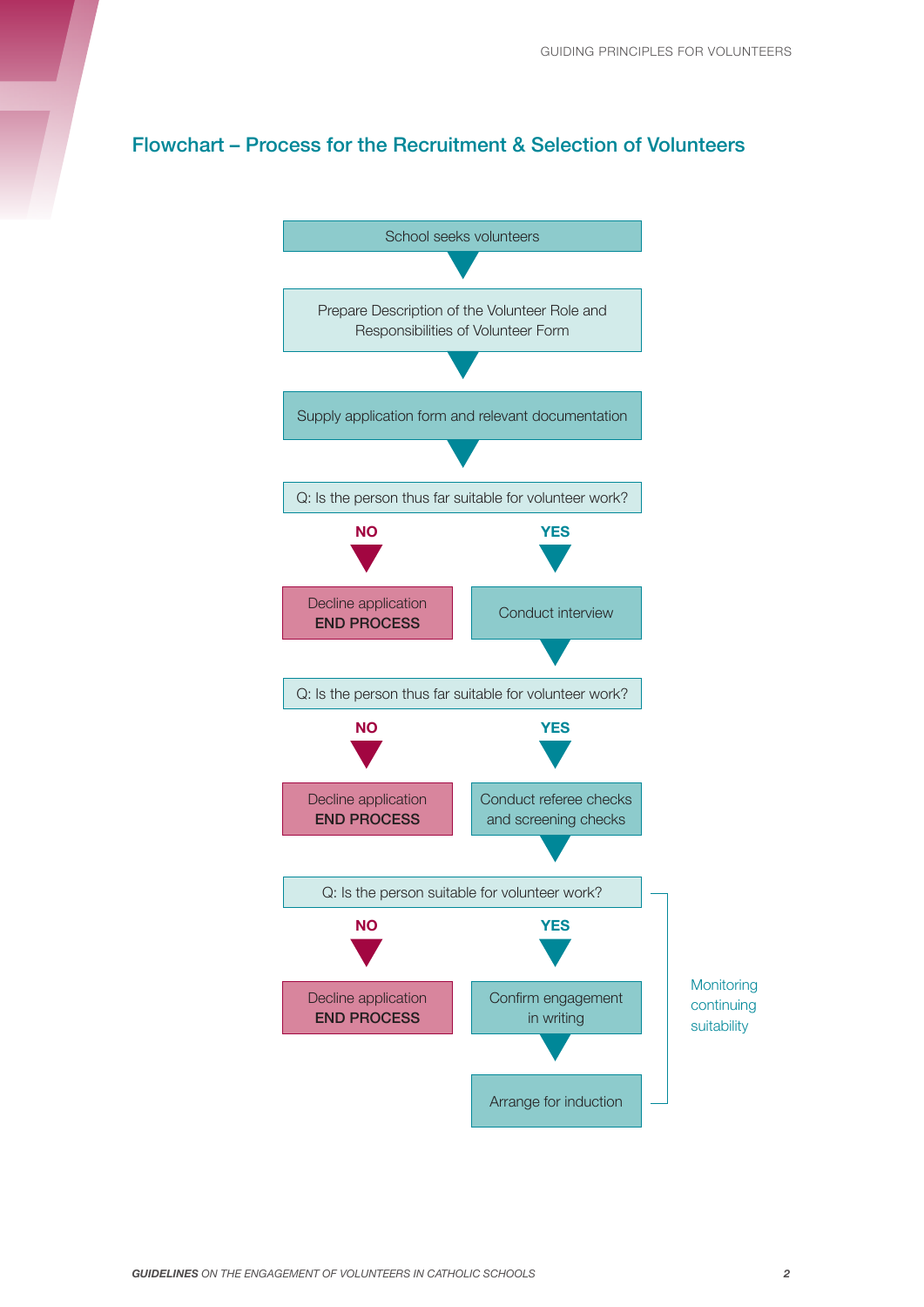## **General**

## 1. Introduction

The Catholic Education Commission of Victoria (CECV) Guidelines on the Engagement of Volunteers in Catholic Schools (Guidelines for Volunteers) are designed to assist principals (and, where relevant, employers) with the process of selecting and engaging suitable volunteers in Catholic schools. A key focus of the Guidelines for Volunteers is to assist schools to meet minimum legislative requirements in relation to volunteers and child safety.

It is recommended that principals and employers discuss and agree that the processes outlined in the Guidelines for Volunteers will be applied in relation to the engagement of volunteers at the school.<sup>1</sup>

In addition to outlining the process for engaging new volunteers for specific volunteer positions and for volunteer work more generally, the Guidelines for Volunteers also contain recommended steps relevant to volunteers currently working at the school (see Part 14: *Existing volunteers*).

In some situations, schools may have religious persons working at the school on an unpaid basis (the relevant order may or may not receive a stipend). If the role being performed involves significant student contact or would otherwise be performed by a paid employee, it is recommended that schools apply the process outlined in the *[CECV Guidelines for Employment of Staff in](http://www.cecv.catholic.edu.au/getmedia/c38fc6e9-4391-4c3c-a083-a113aecee14e/Employment-Guidelines.aspx)  [Catholic Schools](http://www.cecv.catholic.edu.au/getmedia/c38fc6e9-4391-4c3c-a083-a113aecee14e/Employment-Guidelines.aspx)* available from the CECV website at [www.cecv.catholic.edu.au](http://www.cecv.catholic.edu.au). Otherwise, these Guidelines for Volunteers should be applied.

Attachment 1 contains a checklist that summarises the key steps from the Guidelines for Volunteers. The checklist should not be considered a substitute for reading the Guidelines. While these Guidelines are intended to assist schools with the engagement of volunteers, they are not intended to be legally binding.



**[Attachment 1](http://www.cecv.catholic.edu.au/getmedia/c9562121-a538-4cb7-8e9d-ba1836ef6ab3/Attachment-1-Checklist-for-the-Engagement-of-Volunteers-in-Catholic-Scho.aspx):** Checklist for the Engagement of Volunteers in Catholic Schools

## 2. Child safety

Catholic schools have a responsibility to create nurturing school environments where children and young people are respected, their voices are heard and where they are safe and feel safe. This commitment to protecting children must be embedded in the school's culture and policies.

Child safety must be a key focus in the selection and recruitment of volunteers in Catholic schools. It is envisaged that the processes outlined in the Guidelines for Volunteers not only help to identify the most suitable people to volunteer to work with children, but also deter unsuitable people from applying to volunteer in Catholic schools.

As a result of the new Victorian Child Safe Standards, schools are now required to undergo more vigorous screening and monitoring of volunteers. Under the Child Safe Standards, 'school staff' includes 'an individual working in a school environment who is … a volunteer'. This means that the stringent checking of referees, work history and so on that applies to the employment of staff in schools, also applies to schools in relation to the engagement of volunteers who are involved in child-connected work.

Under the Child Safe Standards, 'child-connected work' means work authorised by the school principal or governing body and 'performed by an adult in a school environment while children are

<sup>1</sup> Child Safe Standard 4 requires that: *'The school must implement practices that enable the school governing authority to be satisfied that people engaged in child-connected work perform appropriately in relation to child safety.'*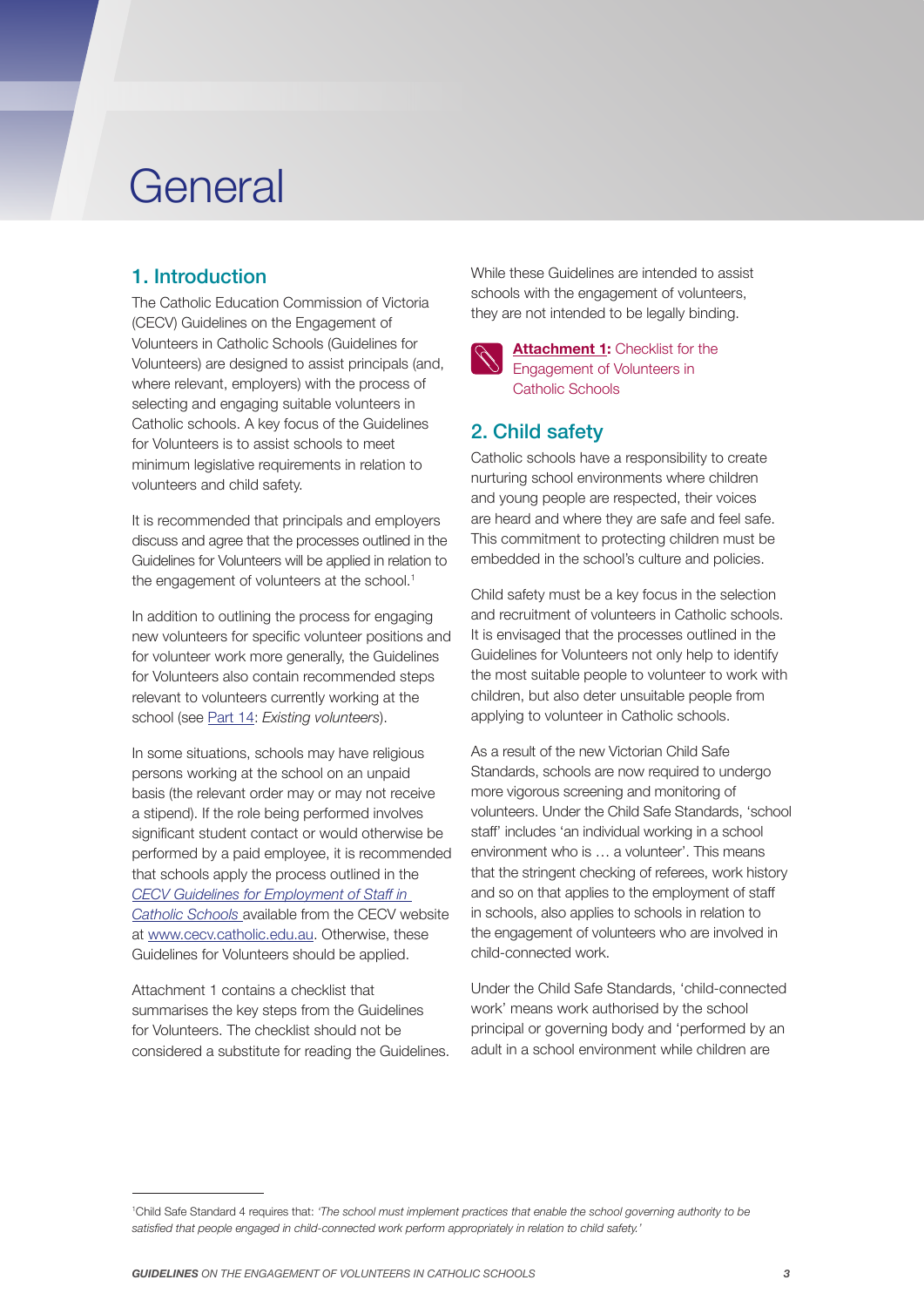present or reasonably expected to be present'. 'School environment' extends to locations other than the school campus, e.g. school camps, sporting events and excursions. These broad definitions mean that most volunteer activities at a school will be subject to the Child Safe Standards.

Catholic schools utilise volunteers in a range of capacities. For example, there are volunteers who regularly assist in the classroom, the canteen, the library, with school sporting activities and as members of the school board. There are also volunteers who assist on one-off or more limited occasions such as accompanying a class on a school excursion, helping out with the school production or participating in a working bee. A large portion of volunteers are parents of students in the school, while others are former students, parents of former students or otherwise drawn from the wider community. The Child Safe Standards do not distinguish between these differing roles. Each of the volunteers in the examples above is likely to be engaged in 'childconnected work' and therefore the school must ensure that they comply with the requirements of the Child Safe Standards.

The Child Safe Standards specify the following requirements that relate to school staff (including volunteers), all of which are incorporated into the processes in the Guidelines for Volunteers:

- *1. Subject to the requirements of the ETR Act, the school governing authority must ensure that the school implements practices for a child-safe environment in accordance with the Child Safe Standards.*
- *2. Each job or category of jobs for school staff that involves child-connected work must have a clear statement that sets out:* 
	- *a) the job's requirements, duties and responsibilities regarding child safety*
	- *b) the job occupant's essential or relevant qualifications, experience and attributes in relation to child safety.*
- *3. All applicants for jobs that involve childconnected work for the school must be informed about the school's child-safety practices (including the code of conduct).*
- *4. In accordance with any applicable legal requirement or school policy, the school must make reasonable efforts to gather, verify and record the following information about a person whom it proposes to engage to perform child-connected work:* 
	- *a) Working with Children Check status, or similar check*
	- *b) proof of personal identity and any professional or other qualifications*
	- *c) history of the person's work involving children*
	- *d) references that address the person's suitability for the job and their work with children.*
- *5. The school need not comply with the requirements in clause 4 above if it has already made reasonable efforts to gather, verify and record the information set out in clauses 4a to 4d about a particular individual within the previous 12 months.*
- *6. The school must ensure that appropriate supervision or support arrangements are in place in relation to:* 
	- *a) the induction of new school staff into the school's policies, codes, practices, and procedures governing child safety and child-connected work*
	- *b) monitoring and assessing a job occupant's continuing suitability for child-connected work.*
- *7. The school must implement practices that enable the school governing authority to be satisfied that people engaged in childconnected work perform appropriately in relation to child safety.*

The Guidelines for Volunteers accord with both the Child Safe Standards and the *[CECV Commitment Statement to Child Safety](http://www.cecv.catholic.edu.au/Our-Schools/Child-Safety)*, available from www.cecv.catholic.edu.au.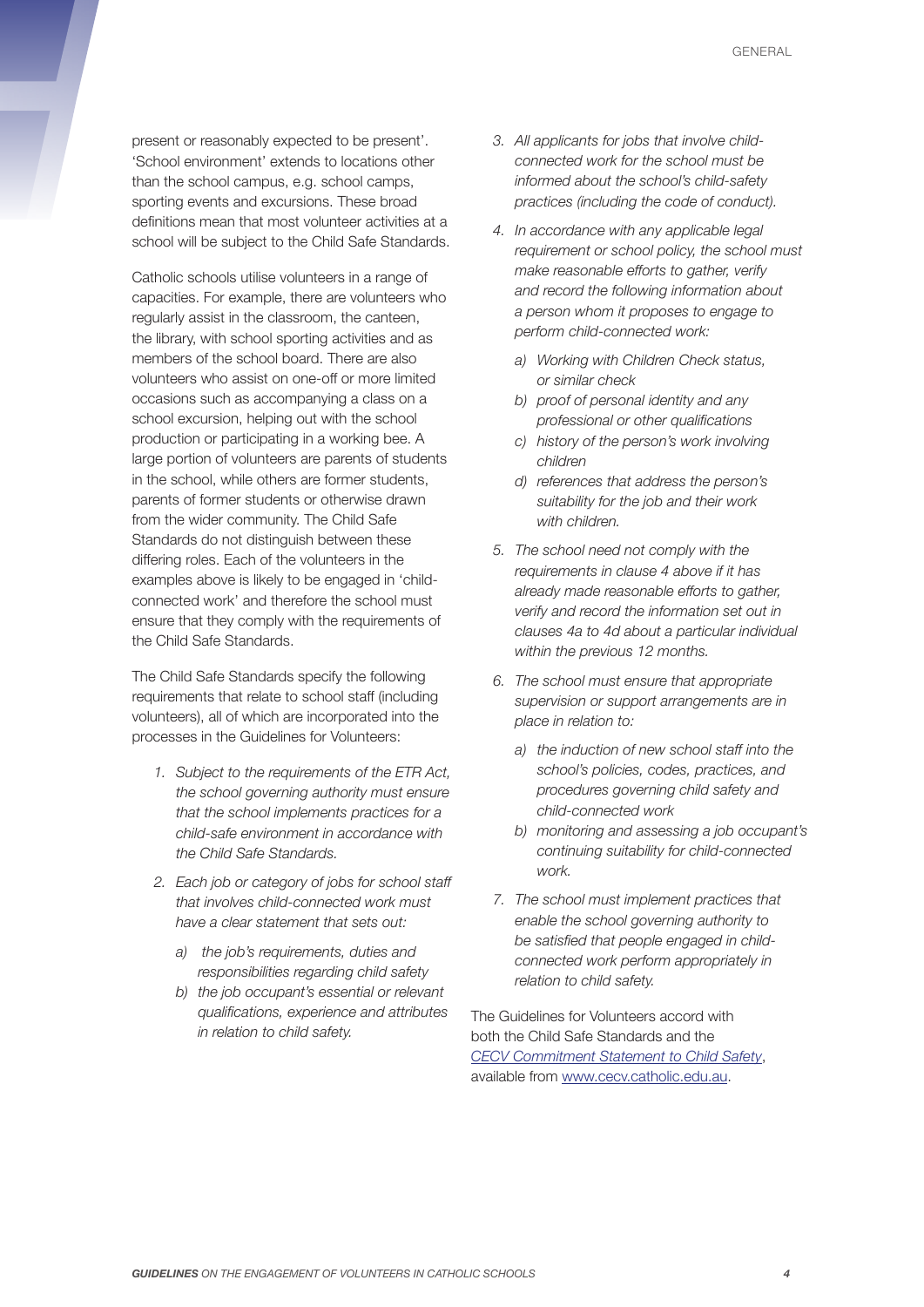## 3. Other legal obligations

#### Anti-discrimination and adverse action

In general terms, adverse action and discrimination laws are not specifically directed at protecting volunteers, with the notable exception of sexual harassment laws – sexual harassment of volunteers is unlawful (and is dealt with in the relevant legislation in the same way that it applies to employees).

However, as a matter of social justice and equity, volunteers should be treated on the same basis as employees insofar as discrimination is concerned, and should not be discriminated against by reason of gender, age, race and so on.

#### **Privacy**

Schools need to be mindful of privacy laws and any obligations under their school privacy policies that relate to the engagement of volunteers. Privacy laws, namely the Australian Privacy Principles,<sup>2</sup> are relevant to volunteer screening processes because they contain obligations regarding the use, storage and disclosure of 'personal information' and 'sensitive information'. This information should be treated with respect for the person's privacy. Schools need to develop appropriate safeguards for the collection, retention, use and disclosure of personal information.

In summary, schools are required to do the following:

- **Notify** the applicant that they are collecting personal and/or sensitive information (this is incorporated into [Attachment 4](http://www.cecv.catholic.edu.au/getmedia/46f5bf72-da0a-4100-9ef8-3f8ef8be8443/Attachment-4-Template-Volunteer-Application-Form.aspx): *Template Volunteer Application Form*).
- **Obtain consent** for the collection of such information (this is incorporated into [Attachment 4](http://www.cecv.catholic.edu.au/getmedia/46f5bf72-da0a-4100-9ef8-3f8ef8be8443/Attachment-4-Template-Volunteer-Application-Form.aspx): *Template Volunteer Application Form*).
- **Use** the information only for purposes that are directly related to the purpose of collecting the information, i.e. for the purposes of determining the person's suitability for volunteer work at the school.
- **Ensure accuracy** of the information contained in any records.
- **Protect** the information from misuse, interference, loss, unauthorised access, modification or disclosure.

#### Health and safety

Schools should be mindful that they have obligations towards volunteers in terms of health and safety. In particular, schools have a responsibility to ensure that volunteers are not exposed to risks to their health or safety.<sup>3</sup>

<sup>2</sup> *Privacy Act 1988* (Cth).

<sup>3</sup> Section 23 of the *Occupational Health and Safety Act 2004* (Vic.)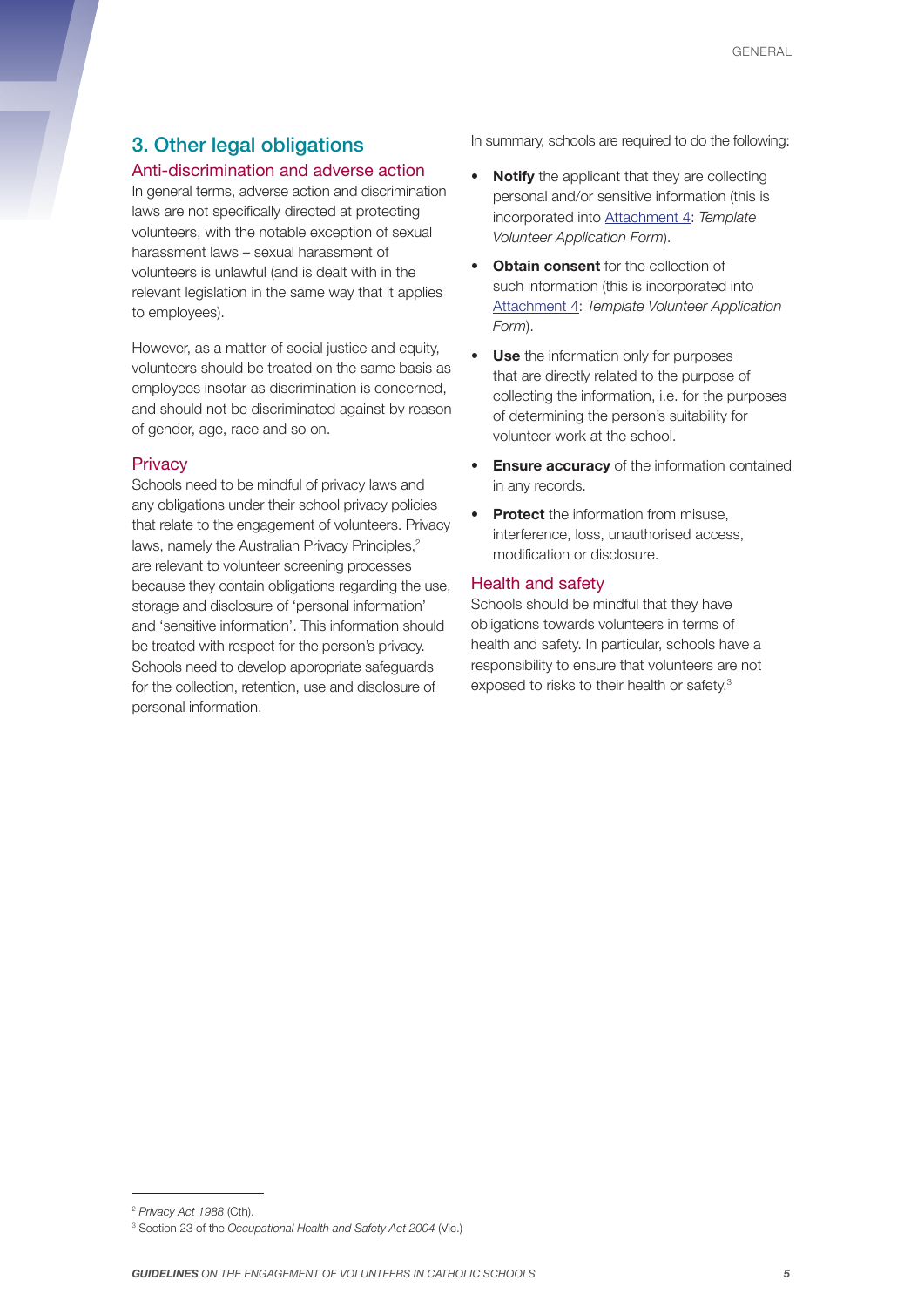# Recruitment and Selection of Volunteers

In addition to outlining the process for engaging new volunteers for specific volunteer positions and for volunteer work more generally, the Guidelines for Volunteers also contain recommended steps relevant to volunteers currently working at the school (see Part 14: *Existing volunteers*).

## 4. Recruitment of volunteers

It is recommended that schools recruit volunteers on a proactive basis, with the intent of encouraging and broadening volunteer involvement from the local and parish community as well as school families.

Volunteers may be recruited either through:

- an interest in a specific task or job
- a general interest in volunteering which is then matched with a set of mutually agreeable tasks.

Schools use a variety of means to recruit volunteers including information in enrolment packages for new students, seeking expressions of interest in the school newsletter or parish bulletin, and word of mouth. Wherever possible, communications seeking volunteers should demonstrate the school's commitment to safeguarding children. It is recommended that any written communications include a statement as follows:

*'This school community promotes the safety, wellbeing and inclusion of all children.'*

Any written communications should inform potential volunteers of the requirement to hold or be willing to acquire a Working with Children Check.

## 5. Description of Volunteer Role and Responsibilities of Volunteer Form

The school must ensure that, where volunteers are involved in child-connected work, they prepare a clear statement or description of the role that sets out:

- the role's requirements, duties and responsibilities regarding child safety (e.g. if a volunteer is engaged to accompany students on an excursion, the requirements, duties and responsibilities regarding child safety would include monitoring and supervision of children's lunch);
- the role occupant's essential or relevant qualifications, experience and attributes in relation to child safety (e.g. if a volunteer is engaged for a function, he or she may be required to have gained a Food Handlers Certificate dependent on the preparation and handling of food required).

If there is an existing statement or description of the volunteer role, this should be reviewed on a regular basis to ensure that it accurately reflects the role in consideration of the ongoing needs of the school. Schools must prepare a Description of Volunteer Role for every volunteer role at the school, including one-off or occasional roles (e.g. school excursion assistant, school fete worker).

Although the school is legally required to prepare such a role description, there is a risk that providing the volunteer with a 'job description' could be an indication that the volunteer is in fact an employee and not a volunteer. For this reason, schools are advised to prepare the Description of Volunteer Role and keep it on file.



**[Attachment 2](http://www.cecv.catholic.edu.au/getmedia/493043cf-6c96-47bf-9391-edfaac18db5e/Attachment-2-Example-Description-of-Volunteer-Role.aspx):** Example Description of Volunteer Role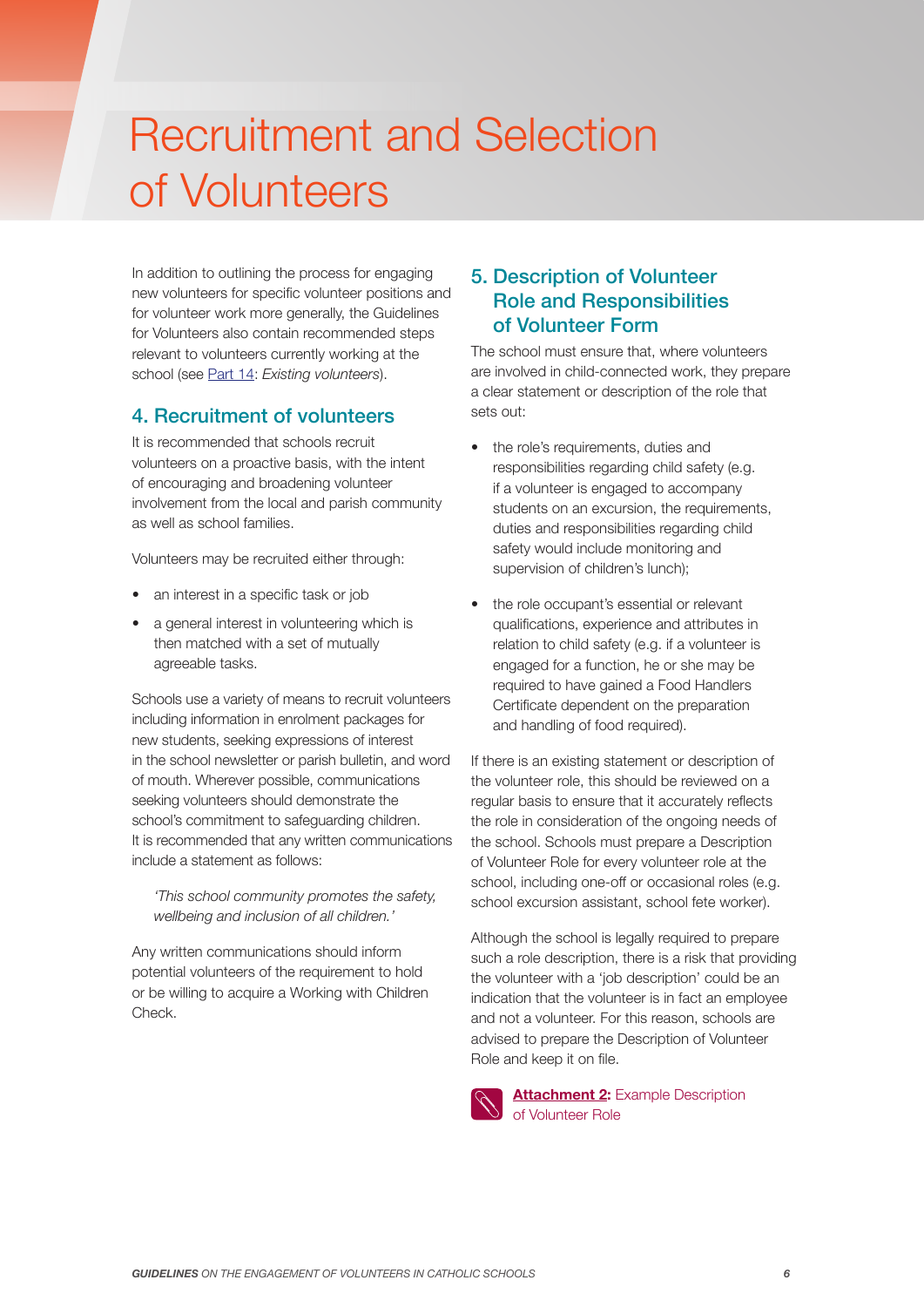The volunteer should receive a simplified version of the Description of Volunteer Role, in the form of a Responsibilities of Volunteer Form. This document should set out the volunteer's responsibilities regarding child safety and any qualifications or accreditations the volunteer must hold or maintain in relation to child safety.

The school should have a general Responsibilities of Volunteer Form but should also be prepared to tailor the form to specific volunteer roles. The form should be provided to the potential volunteer with the application form.



Volunteers should not be engaged to perform roles previously or usually held by paid workers.

## 6. Application

It is recommended that schools require all potential volunteers (whether they are expressing an interest in general volunteer work at the school or for a specific task/job) to complete a Volunteer Application Form. This is the first stage of the screening process.

For general volunteer work, where potential volunteers have not previously completed the volunteer application and pre-engagement checks, schools should consider asking families who are interested in engaging as a volunteer to complete this form at the start of the school year. This means that ideally the school has the required information and has completed the necessary checks when occasions for volunteering arise during the school year (e.g. accompanying students on an excursion).

It is recommended that schools follow this process for the engagement of volunteers on occasions when a potential volunteer has not been engaged with the school as a volunteer for a period of greater than 12 months.

Provision of the Volunteer Application Form should be accompanied by:

the school's child-safe policy and code of conduct

- the CECV Commitment Statement to Child Safety
- the Responsibilities of Volunteer Form.

#### Child-safe policy and code of conduct

Provision of the school's child-safe policy and code of conduct complies with the Child Safe Standards in informing potential applicants about the school's child safe practices and emphasising that the school is committed to child safety.<sup>4</sup> Provision of the CECV Commitment Statement to Child Safety emphasises the system-wide importance placed on child safety within Catholic education in Victoria. The template volunteer application form requires potential volunteers to confirm that they have read and understood the school's child-safe policy and code of conduct (see [Attachment 4](http://www.cecv.catholic.edu.au/getmedia/46f5bf72-da0a-4100-9ef8-3f8ef8be8443/Attachment-4-Template-Volunteer-Application-Form.aspx): *Template Volunteer Application Form*).

#### Volunteer Application Form

The Volunteer Application Form should request the basic information necessary to screen potential volunteers prior to interview. The Child Safe Standards require schools to gather, verify and record a person's history of work involving children.5 For this reason, it is recommended that potential volunteers be required to list their entire work history of work involving children and include any volunteer work involving children.

The Child Safe Standards also require schools to gather, verify and record references that address the person's suitability for the job and working with children. For this reason, the Volunteer Application Form should require the potential volunteer to list at least two referees who are capable of addressing these matters.

So as not to deter potential volunteers, the cover page of the Template Volunteer Application Form contains general information about the importance of child safety which includes an explanation of why the school is required to obtain such detailed background information (see [Attachment 4](http://www.cecv.catholic.edu.au/getmedia/46f5bf72-da0a-4100-9ef8-3f8ef8be8443/Attachment-4-Template-Volunteer-Application-Form.aspx): *Template Volunteer Application Form*). The form also explains that prior to volunteering at the school, the person will be asked to meet with the principal (or relevant person on the leadership team) and bring proof of personal identity (and if relevant, copies of qualifications or registration).

<sup>4</sup> Child Safe Standard 4 requires that: *'All applicants for jobs that involve child-connected work for the school must be informed about the school's child safety practices (including the code of conduct)'.*

<sup>5</sup> Child Safe Standard 4 *requires a school to 'make reasonable efforts to gather, verify and record the following information about a person whom it proposes to engage to perform child-connected work … (c) The person's history of work involving children …'*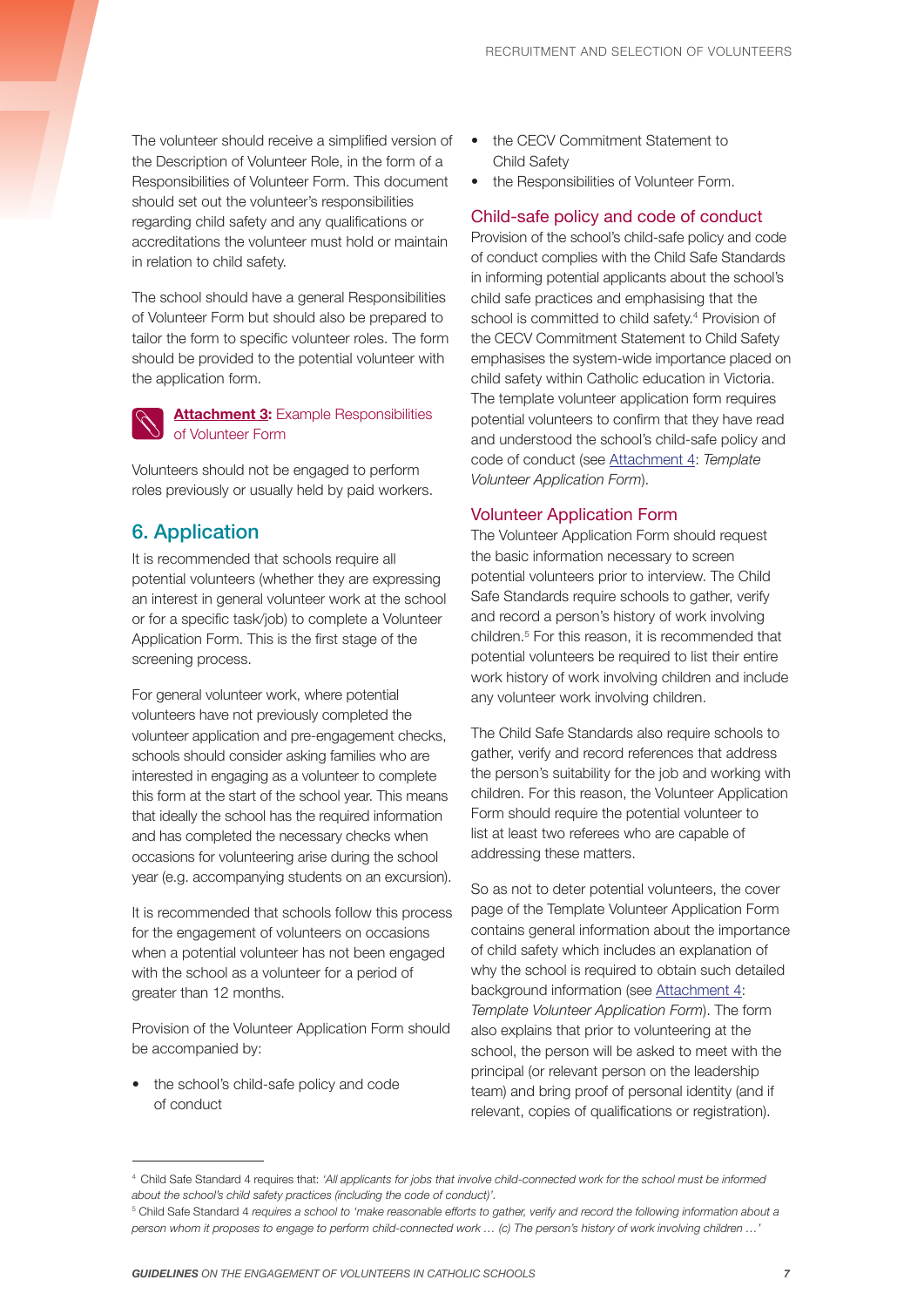Potential volunteers should be informed that all volunteers at the school must obtain a Working with Children Check.

#### Assessing the application

The Volunteer Application Form is a screening tool for the school. The school should thoroughly review the completed form, remembering that child safety is paramount. If the form indicates that the person is unsuitable for volunteering at the school, the person should be politely thanked for their interest and their application declined. If the form does not raise any concerns, the person should proceed to the interview stage.



#### 7. Interview

In some situations, there may be numerous applications for a particular volunteer position (e.g. a sought-after coaching position). If a school is in this situation, they should consider applying the more rigorous selection process outlined in the *CECV Guidelines for the Employment of Staff in Catholic Schools*, including appointment of a selection panel, shortlisting applicants for interview, more rigorous questioning in the interview and in referee checks and rating of applicants against the selection criteria. However, in most volunteer situations, the process outlined in the Guidelines for Volunteers will be sufficient.

All volunteers should be interviewed by the principal (or a relevant person on the leadership team) prior to commencing work at the school. The interview will generally be less formal than an interview for a paid position. Nonetheless, it is important to keep a record of the information obtained in the interview (see [Attachment 4](http://www.cecv.catholic.edu.au/getmedia/46f5bf72-da0a-4100-9ef8-3f8ef8be8443/Attachment-4-Template-Volunteer-Application-Form.aspx): *Template Record of Interview for Volunteers*).

Where the interview is for a specific task/job. there should be discussion of the role and responsibilities, using the Description of Volunteer Role and Responsibilities of Volunteer Form as a base. The principal should ask questions with the aim of assessing the suitability of the person for the position. The interview also gives the potential volunteer the opportunity to ask questions about the position and the school generally.

Where a person has indicated an interest in volunteering more generally at the school, it is still important for them to have an interview with the principal. The principal should take the opportunity to ascertain the person's suitability for and interest in the various volunteering opportunities at the school. Again, this is a chance for the potential volunteer to ask questions about various tasks and the school generally.

#### Child safety

In both situations, the principal should focus on assessing the person's suitability for childconnected work and assess any possible risk to child safety. The principal should inform the person about the school's child safety practices and the school's code of conduct, emphasising the importance of child safety to the school.<sup>6</sup>

Using the Volunteer Application Form as a base for discussion, the principal should verify the applicant's history of work involving children. $<sup>7</sup>$ </sup>

It is recommended that the principal ask questions relevant to child safety; for example, in relation to the person's:

- motivation to work with children
- understanding of children's physical and emotional needs
- understanding of professional boundaries
- attitudes to children's rights and how they can be upheld.

During the interview, the principal should take notice of their own intuition when interacting with the person. The principal should ask for further information if the person does not provide sufficient information in his or her responses. Possible warning signs to note during interview include:

- unexplained lengthy gaps in employment history
- the person stating they do not value or 'need' supervision
- the person being evasive or inconsistent in his or her answers
- the person displaying little understanding of why volunteers cannot be 'friends' to children.

<sup>&</sup>lt;sup>6</sup> Child Safe Standard 4 requires that: 'All applicants for jobs that involve child-connected work for the school must be informed *about the school's child safety practices (including the code of conduct).'*

<sup>7</sup> Child Safe Standard 4 requires a school to *'make reasonable efforts to gather, verify and record the following information about a person whom it proposes to engage to perform child-connected work … (c) The person's history of work involving children …'*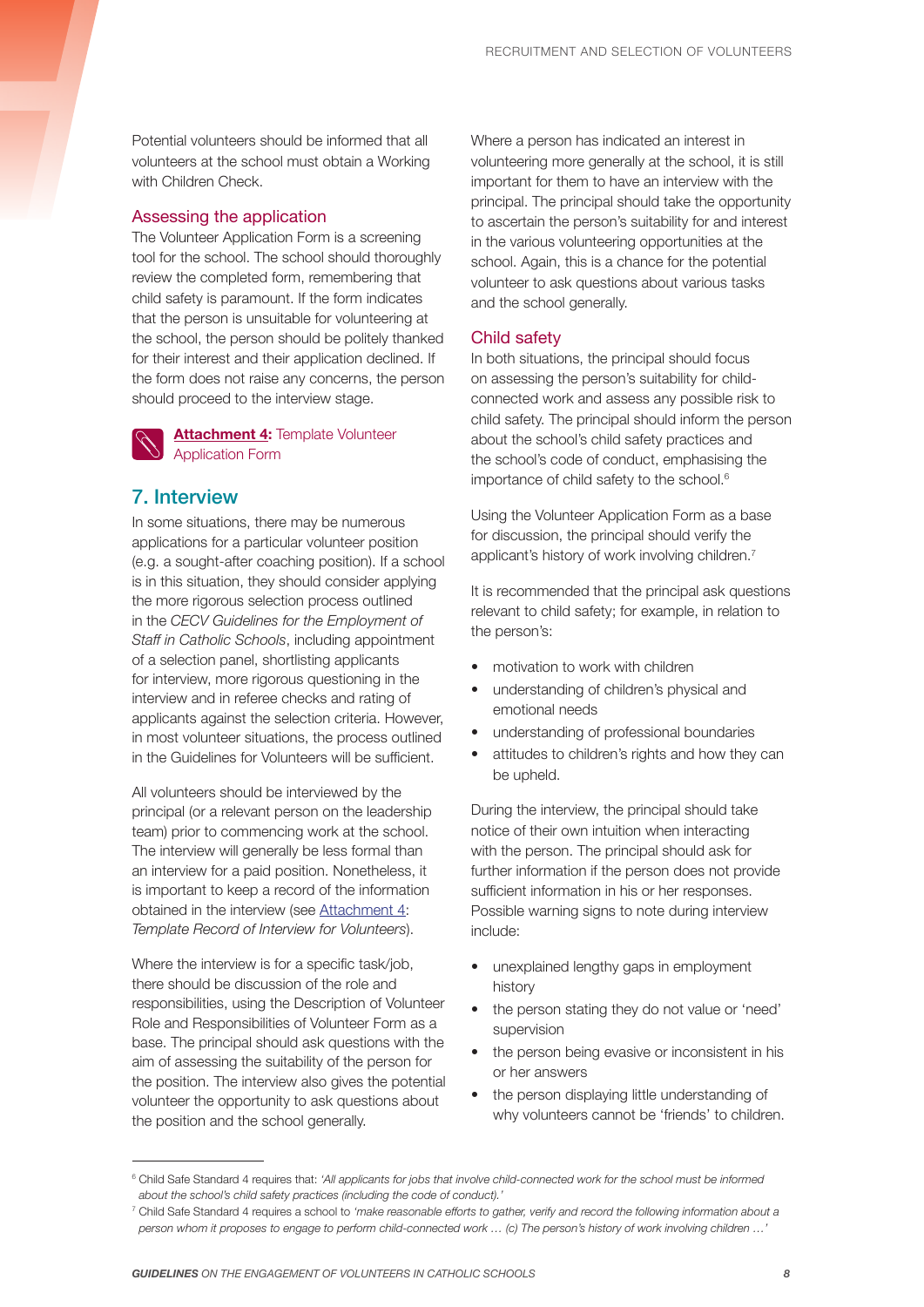#### **Documentation**

As required by the Child Safe Standards, the principal should sight the following documents during the interview:

- proof of personal identity (e.g. drivers license, passport)
- • original copies of applicant's qualifications or registration (if relevant)
- applicant's current Working with Children Check card (See Part 9: *Pre-engagement checks*).8

#### **Referees**

The principal should confirm referee details with the potential volunteer, establishing the person's relationship with their referees. Where possible, the principal should ask to speak with referees who can provide insights into the person's experience involving child-connected work.

#### Assessing the potential volunteer

The interview is an important screening tool for the school in relation to child safety. If, as a result of the interview, the principal forms the opinion that the person is unsuitable for volunteering at the school, the person should be politely thanked for their interest and their application declined. If the principal is satisfied with the interview, the principal should arrange for referee and other preengagement checks (see Part 8: *Referee Checks* and Part 9: *Pre-engagement checks*).

**[Attachment 5:](http://www.cecv.catholic.edu.au/getmedia/d433fd5a-035e-496a-a33a-7a3bcb93497b/Attachment-5-Template-Record-of-Interview-for-Volunteers.aspx) Template Record** of Interview for Volunteers

## 8. Referee checks

Referee checks should be conducted for volunteers considered suitable for volunteering at the school. Referee and reference checks are essential to the process of screening potential volunteers, providing additional insight into the volunteer's character and skills. A key focus of referee and reference checks should be addressing the person's suitability for voluntary work and for engaging in child-connected work.<sup>9</sup> For most schools, reference checking of volunteers is likely to be a new practice. However, it is one that is mandated by the Child Safe Standards and so it needs to form part of the school's process in relation to the recruitment of volunteers. It is recommended that the principal contact at least two of the person's nominated referees.

If the reference is provided in writing, the principal should contact the referee to confirm its authenticity. When contacting referees by telephone or otherwise, it is important to verify to whom the principal is speaking to ensure that genuine contact details have been provided.

When speaking with referees, the principal should seek to establish and/or verify the referee's relationship with the potential volunteer and assess the person's suitability for engaging in volunteer work at the school. It is particularly important to verify the person's history of work involving children.<sup>10</sup>

Useful questions to ask a referee include the following:

- How long have you known the person?
- What is the nature of your relationship with the person?
- Have you previously worked with the person in either an employment or voluntary setting?
- Are you aware whether the person has previously worked with children in an employment or voluntary setting?
- Would you consider the person to be suitable for volunteering at the school in the following capacity [insert details of position or general volunteering tasks]?
- Have you directly observed the person working with children?
- Are you comfortable knowing the person might be working directly with children?

The principal should ask for further information if the referee does not provide sufficient information in his or her responses. It is recommended that

<sup>&</sup>lt;sup>8</sup> Child Safe Standard 4 requires a school to 'make reasonable efforts to gather, verify and record the following information about a *person whom it proposes to engage to perform child-connected work: (a) Working with Children Check status, or similar check*

*<sup>(</sup>b) Proof of personal identity and any professional or other qualifications …'*

<sup>&</sup>lt;sup>9</sup> Child Safe Standard 4 requires a school to 'make reasonable efforts to gather, verify and record the following information about a *person whom it proposes to engage to perform child-connected work … (d) References that address the person's suitability for* 

*the job and working with children.'* <sup>10</sup> Child Safe Standard 4 requires a school to 'make reasonable efforts to gather, verify and record the following information about a *person whom it proposes to engage to perform child-connected work … (c) The person's history of work involving children …'*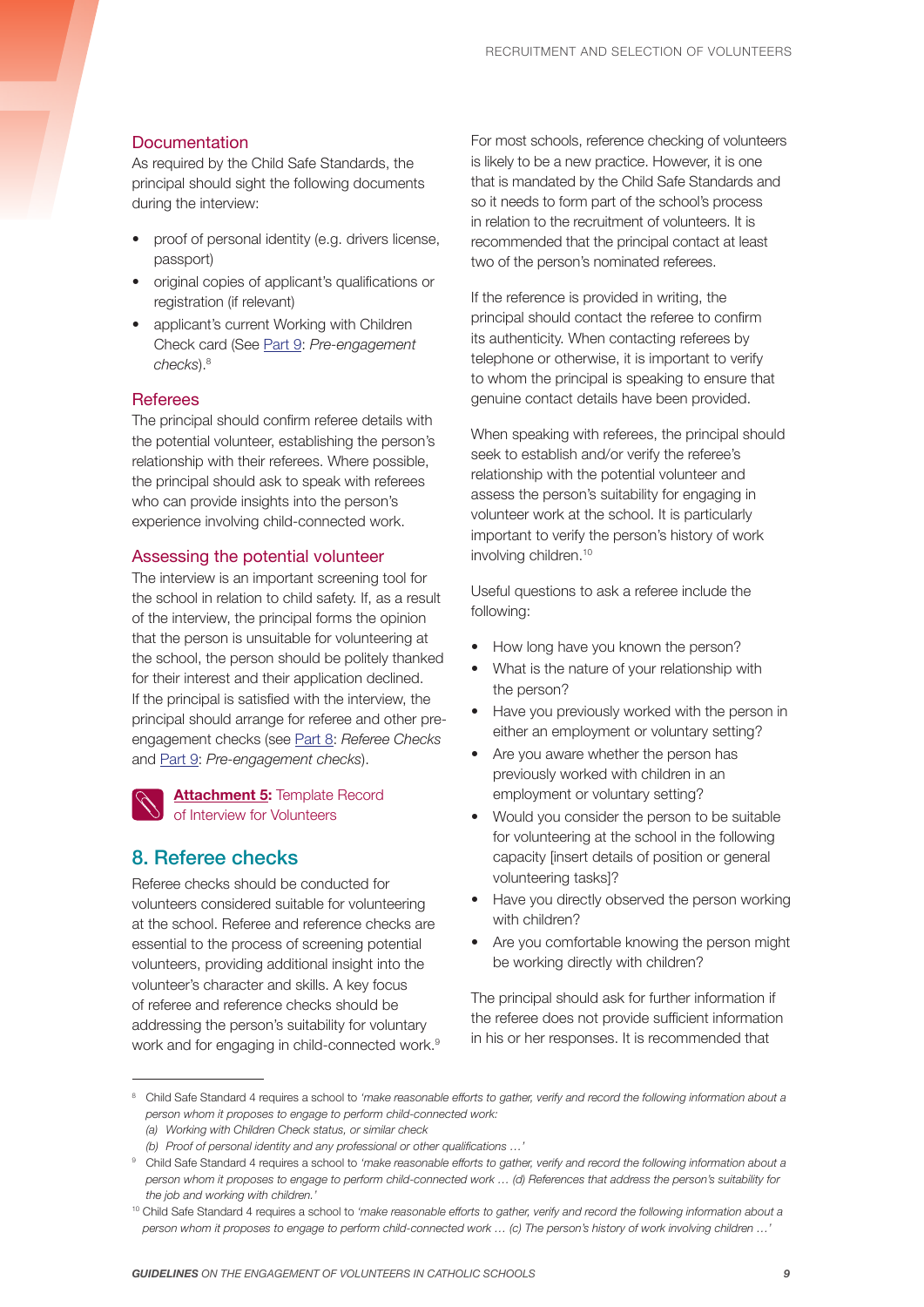the principal take note of any pauses or gaps in a referee's responses. The principal should not be afraid to 'probe' if they consider the referee has concerns about the person or is not telling the full story.

The principal should keep a written record of the referee's responses (see [Attachment 4](http://www.cecv.catholic.edu.au/getmedia/46f5bf72-da0a-4100-9ef8-3f8ef8be8443/Attachment-4-Template-Volunteer-Application-Form.aspx): *Template Referee Report for Volunteers*).

#### Assessing the potential volunteer

The referee check is another important screening tool for the school in relation to child safety. If, as a result of a discussion with a referee, the principal forms the opinion that the person is unsuitable for volunteering at the school, the person should be politely thanked for their interest and their application declined. If the principal is satisfied with the referee checks, the principal should conduct the remaining pre-engagement checks.

#### **[Attachment 6:](http://www.cecv.catholic.edu.au/getmedia/ecb70714-bc29-430c-98cd-847e4ce98816/Attachment-6-Example-Referee-Report-for-Volunteers.aspx)** Template Referee Report for Volunteers

### 9. Pre-engagement checks

It is important that schools conduct preengagement checks prior to the volunteer commencing work at the school. The key check is a Working with Children Check (WWCC). For some positions, a National Police Record Check (Police Check) may also be relevant. If the potential volunteer does not pass a WWCC or does not produce a satisfactory result from the Police Check (if required) their application for voluntary work at the school should be declined.

Principals must be mindful that such checks are only one part of building a child-safe organisation. WWCCs and Police Checks do not assess a person's suitability to work with or care for children in a particular role. It is the responsibility of the principal to assess whether a person is suitable to engage in child-connected work and to monitor their behaviour around children. Pre-engagement checks should be combined with other strategies, such as those outlined in these Guidelines for Volunteers, for selecting and engaging suitable people to volunteer in schools.

#### Working with Children Check

The *Working with Children Act 2005* (Vic.) requires that any person doing child-related work, and who is not exempt, must have a valid WWCC. A WWCC helps protect children from physical and sexual harm. It does this by screening a person's criminal records and professional conduct records, and preventing people who pose an unjustifiable risk to children from working with or caring for children.

All school volunteers, including school parents, must be required to apply for and pass a WWCC. If the volunteer does not already have a current WWCC, they must obtain this prior to commencing volunteering at the school and present the WWCC card to the school as soon as practicable.

WWCC cards are valid for five years. Schools need to ensure that they have processes in place for regular checking of WWCCs.

#### National Police Record Check

A Police Check is different to a WWCC. A WWCC considers 'relevant offences' as listed in the *Working with Children Act 2005* (Vic.), such as sexual, violent and drug offences. A Police Check is a list, at any given point in time, of the offences a person has committed.

The principal needs to decide whether a particular volunteering position requires the volunteer to undergo a Police Check. For example, a principal may decide that a Police Check is required for a role in which the volunteer:

- has access to money or expensive goods because it will report on fraud and theft offences
- is required to drive a vehicle carrying students because it will report on drink-driving offences.

For most positions, a Police Check will not add any additional information relevant to child safety and therefore a WWCC will be satisfactory. While child safety is the paramount consideration, principals should also consider whether a Police Check would unnecessarily exclude some parents or other volunteers, or is likely to be viewed as invasive in the circumstances.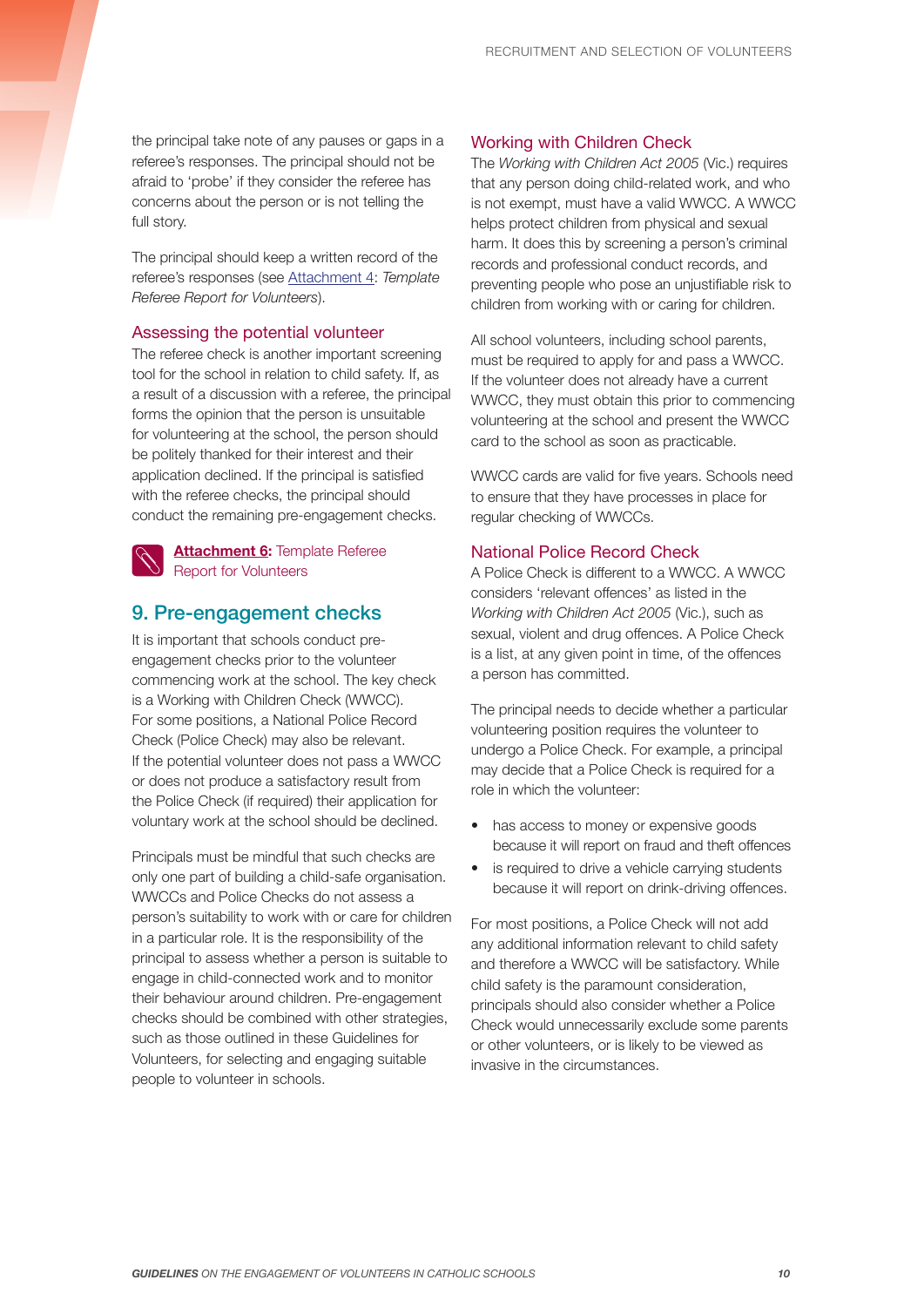If a Police Check is required, the volunteer should be required to provide the resulting National Police Certificate to the school as soon as practicable. The school should ensure they sight the original National Police Certificate and retain a photocopy of such. National Police Certificates do not have an expiry date. The National Police Certificate is the result of a check of police records only up until the day it is issued. Unlike a WWCC, there is no ongoing monitoring. It is recommended that schools require volunteers to undergo a Police Check every five years (consistent with the timeframe for the WWCC).

#### Assessing the potential volunteer

If the potential volunteer does not pass the WWCC or does not produce a satisfactory result from the Police Check (if relevant) the person should be politely thanked for their interest and their application declined. If the principal is satisfied with the pre-engagement checks, the principal should confirm the engagement in writing.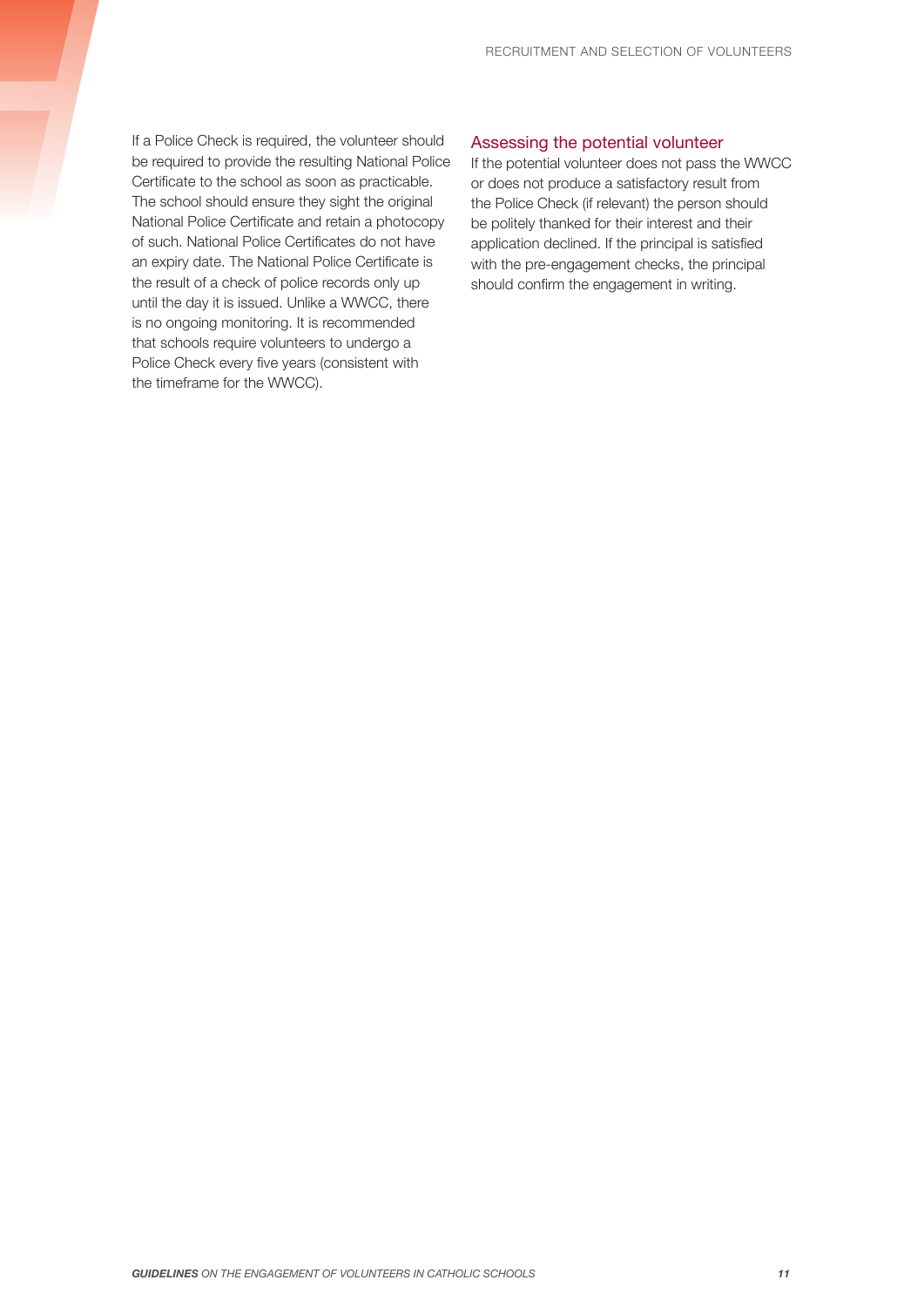# Engagement of Volunteers

## 10. Confirmation of engagement

If the principal is satisfied that the person is suitable for volunteer work at the school, they should confirm the engagement in writing. The letter (hard copy or email) should either confirm details of the specific task/job or confirm that the school would welcome the volunteer for general volunteering opportunities as they arise.

The letter should attach:

- the school's child-safe policy and code of conduct
- the CECV Commitment Statement to Child **Safety**
- the Responsibilities of Volunteer Form.



## 11. Induction

Induction is a structured and supportive method of introducing a new volunteer to a school. The transition to a new workplace is made easier and more effective for both the individual and the school if there is a comprehensive induction process in place, aimed at introducing the new volunteer to the workplace.

An induction process should communicate the school's ethos, policies and procedures to new volunteers and include an introduction to their role and their immediate work area. It is also a means by which information and resources are provided to a new volunteer in a timely manner.

Induction is an ideal opportunity to have discussions with new volunteers about child safety. Schools need to ensure that volunteers understand the importance of child safety. In accordance with the Child Safe Standards, volunteers should be provided with:

- the school's child-safety policy
- the school's code of conduct
- information on other relevant practices and procedures.11

It is important that the discussion about child safety includes practical matters. For example, volunteers should be advised that they should not work alone with children, that they should not have unnecessary physical contact with children and that they should avoid having 'favourites' among students. Volunteers should be given an opportunity to ask questions about relevant policies, procedures and practices. It is important that volunteers know who to contact if they have concerns.

Volunteers should also be provided with relevant information relating to health and safety.



#### **[Attachment 8](http://www.cecv.catholic.edu.au/getmedia/c8ffbd77-ab5b-4265-938b-2c163b7276e3/Attachment-8-Template-Induction-Volunteer-Checklist.aspx):** Template Volunteer Induction Checklist

#### Post first week

Beyond the initial induction, it is important to keep communication flowing and to address any concerns. Particularly for ongoing or recurring volunteer work, the principal or delegated staff members, as relevant, should regularly 'touch base' with the volunteer.

## 12. Ongoing obligations regarding child safety

Ongoing support, supervision and training of volunteers is critical in managing and reducing risks to child safety. The Child Safe Standards impose ongoing obligations on schools in relation to staff and this extends to volunteers.<sup>12</sup> Specifically, schools must ensure that appropriate supervision or support arrangements are in place to enable schools to monitor and assess a person's continuing suitability for child-connected work.

<sup>&</sup>lt;sup>11</sup> Child Safe Standard 4 requires that: 'The school must ensure that appropriate supervision or support arrangements are in place in *relation to: (a) The induction of new school staff into the school's policies, codes, practices, and procedures governing child safety and child-connected work …'*

<sup>&</sup>lt;sup>12</sup> Child Safe Standard 4 requires that: 'The school must ensure that appropriate supervision or support arrangements are in place in *relation to: … (b) Monitoring and assessing a job occupant's continuing suitability for child-connected work.'*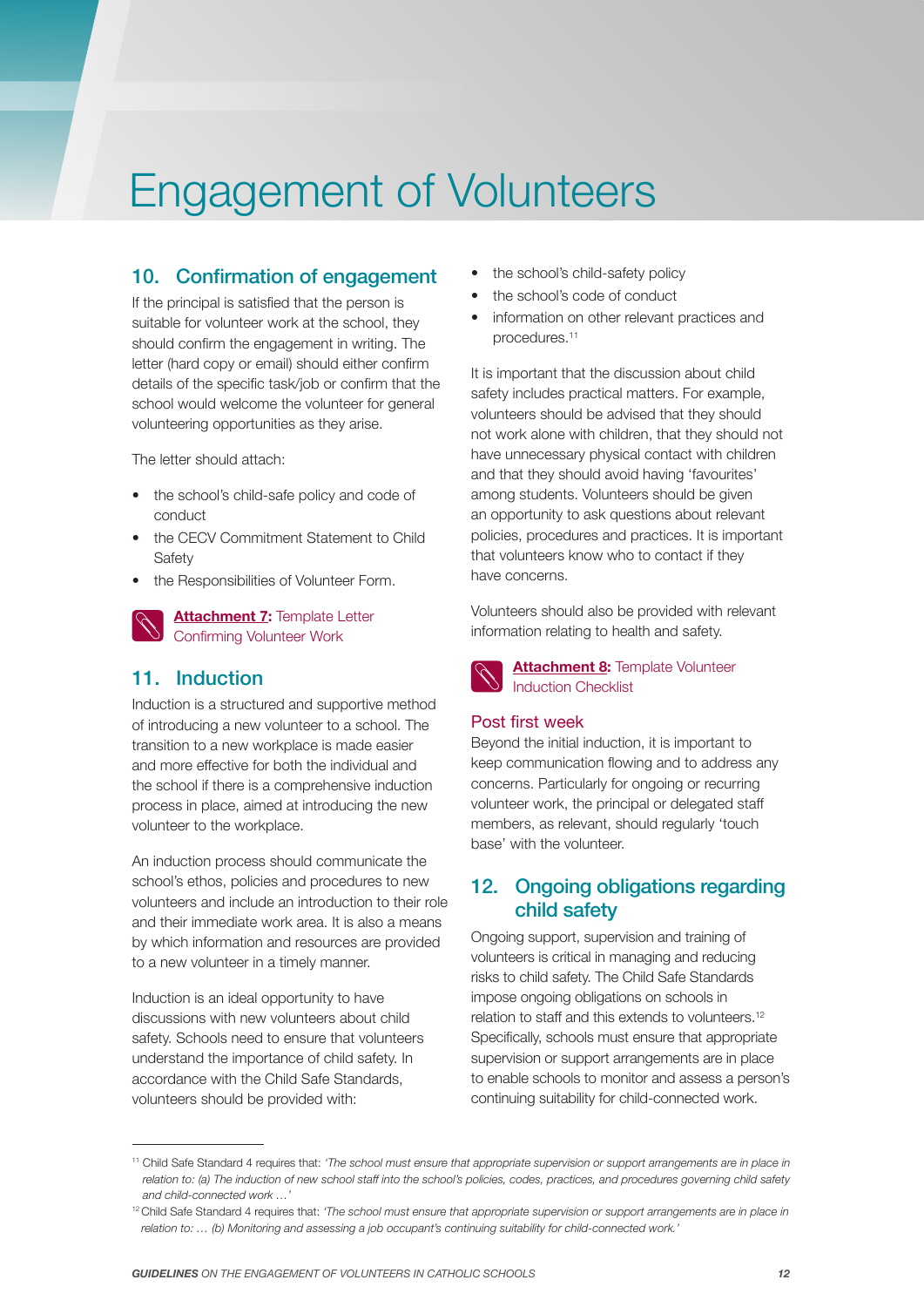#### **Training**

As a basic starting point, volunteers should be able to easily access and understand the school's commitment to child safety and relevant policies. It is recommended that volunteers in ongoing/ recurring positions receive training relevant to child safety each year. Such training can take many forms including:

- Training by external organisations
- Training developed and delivered internally
- On-the-job training, mentoring and coaching.

#### Support, supervision and monitoring

Volunteers should always be supervised when working with or around children. Schools should pay particular attention to new volunteers to ensure they understand their role and to check that their behaviour towards children is appropriate.

In addition, schools are advised to:

- provide clear expectations about roles and responsibilities and give volunteers the best support and training to equip them to perform their roles;
- ensure that volunteers have regular opportunities to meet and talk with their relevant coordinators/managers/the principal; in this way, volunteers are more likely to share observations or talk about concerns that may otherwise go unsaid;
- ensure that all staff who supervise volunteers have a clear understanding of the responsibilities and protocols for volunteers.

## 13. Record keeping

Schools should maintain accurate volunteer management records. The following information should be recorded:

- personal details for the volunteer including full name, address, date of birth and emergency contact information (this information should be kept in an accessible place and separate from other confidential information in relation to the volunteer)
- selection/screening process documentation
- copy of WWCC card
- National Police Certificate (if relevant)
- Responsibilities of Volunteer Form
- record for each day on which the volunteer is participating at the site (the date and hours of participation)
- rolls kept of the students working with the volunteer
- names of staff members to whom the volunteer reports
- dates and details of any concerns raised by others about the volunteer and action taken
- attendance and training records.

Schools should retain all documents relevant to the screening and selection process, including any unsuccessful applications for volunteer work, for at least seven years after the selection process has concluded. Schools need to ensure that they comply with privacy legislation and any relevant policies in relation to the storage and use of personal records.

### 14. Existing volunteers

The processes outlined in the Guidelines for Volunteers are primarily designed for:

- people expressing an interest in a particular volunteer task/job at the school
- people expressing an interest in volunteering generally at the school (process to be completed each year).

Many schools will have existing volunteers, who work on a yearly basis. In order to comply with the Child Safe Standards and ensure child safety, it is recommended that the principal:

- ensure there is a satisfactory description of the role in place for each volunteer position, and provide each volunteer with a Responsibilities of a Volunteer Form (see Part 5: *Description of the volunteer role*)
- request that the volunteer complete the volunteer application form for school records (see Part 6: *Application*)
- ensure the volunteer has a WWCC (see Part 9: *Pre-engagement checks*)
- ensure the volunteer has passed a Police Check (see Part 9: *Pre-engagement checks*) if relevant
- meet with the volunteer for a general discussion about child safety (consider using the interview questions in Part 7: *Interview as a guide*)
- provide the volunteer with a copy of the school's child-safety policy, code of conduct and the CECV Commitment Statement to Child Safety.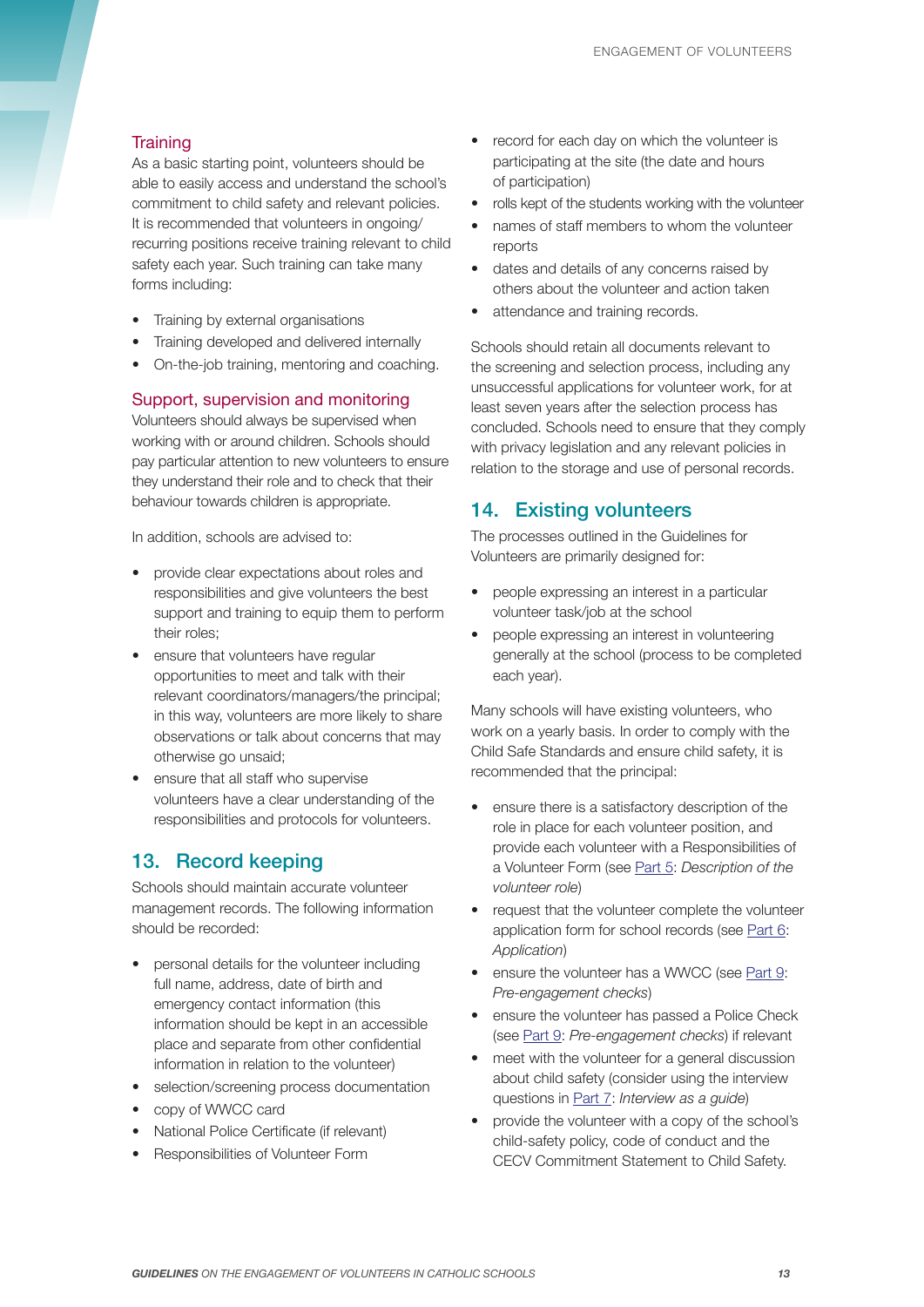## 15. Further information

#### **Contact**

Industrial Relations Unit Catholic Education Melbourne 228 Victoria Parade East Melbourne VIC 3002 Tel: (03) 9267 0228 www.cecv.catholic.edu.au

Catholic Education Office Ballarat 5 Lyons Street Ballarat VIC 3350 www.ceoballarat.catholic.edu.au

Catholic Education Melbourne 228 Victoria Parade East Melbourne VIC 3002 www.cem.edu.au

Catholic Education Office Sale 6 Witton Street Warragul VIC 3820 www.ceosale.catholic.edu.au

Catholic Education Office Sandhurst 120 Hargreaves Street Bendigo VIC 3552 www.ceosand.catholic.edu.au

Victorian Registration and Qualifications Authority Level 4, Casselden 2 Lonsdale Street Melbourne VIC 3000 www.vrqa.vic.gov.au

#### Additional resources

[Ministerial Order No. 870](http://www.gazette.vic.gov.au/gazette/Gazettes2016/GG2016S002.pdf) – Child safety Standards – Managing the risk of child abuse in schools

[CECV Commitment Statement to Child Safety](http://www.cecv.catholic.edu.au/Our-Schools/Child-Safety)

CECV Guidelines on the [Employment](http://www.cecv.catholic.edu.au/getmedia/c38fc6e9-4391-4c3c-a083-a113aecee14e/Employment-Guidelines.aspx) of Staff in [Catholic Schools](http://www.cecv.catholic.edu.au/getmedia/c38fc6e9-4391-4c3c-a083-a113aecee14e/Employment-Guidelines.aspx)

CECV Guidelines on the Engagement of Contractors in Catholic Schools